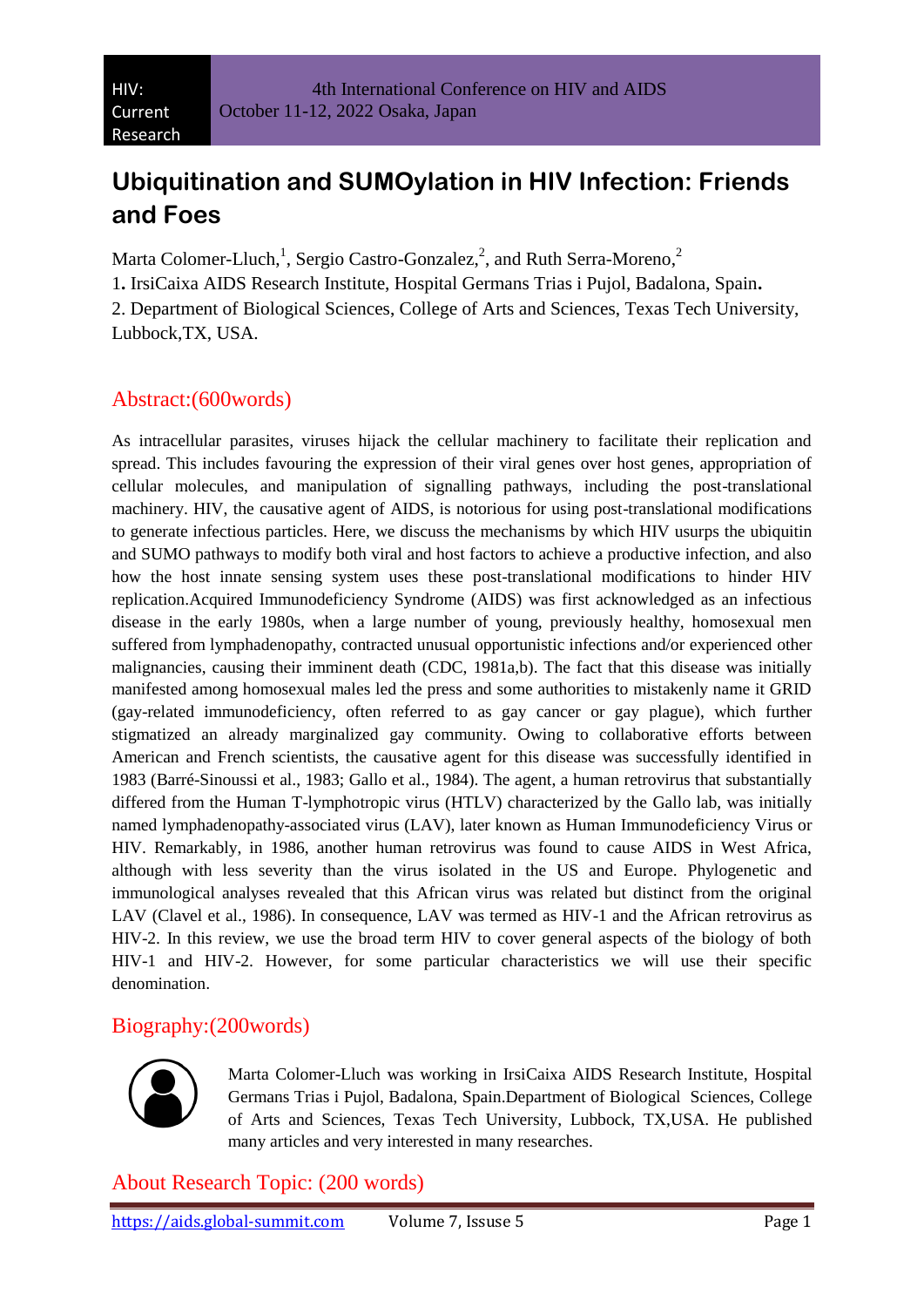Although HIV primarily infects T helper lymphocytes, the early loss of a large fraction of these cells in the gut-associated lymphoid tissue (GALT) does not lead to the immunodeficiency syndrome, since AIDS is caused by a massive depletion of these cells, mainly in blood, which is only observed in the last stage of the disease. In fact, the ultimate destruction of the host immune system seems to be the result of various factors. On one hand, the reduction in CD4+ T cells in the GALT makes the gastrointestinal mucosa more permeable, which, over time, facilitates the translocation of microbial products to the bloodstream, a fact that causes the characteristic chronic immune activation observed in untreated and AIDS-progressing HIV+ individuals

### About Institution :( 200 words)



The IrsiCaixa AIDS Research Institute is an international landmark and leading centre for research into the eradication of HIV/AIDS and related diseases. IrsiCaixa researchers also tackle other biomedical challenges, such as those associated with the microbiome and emerging infectious diseases. The IrsiCaixa AIDS Research Institute was created as a private non-profit foundation in 1995 with the support of "la Caixa" and the Ministry of Health

of the Government of Catalonia.

#### References: (200 words)

1. [Ahn J, Hao C,](https://www.longdom.org/hiv-current-research/archive.html) Yan J, DeLucia M, Mehrens J, Wang C, Gronenborn AM, and Skowronski J (2012). HIV/simian immunodeficiency virus (SIV) accessory virulence factor Vpx loads the host cell restriction factor SAMHD1 onto the E3 ubiquitin ligase complex CRL4DCAF1. J. Biol. Chem 287, 12550–12558. 10.1074/jbc.M112.340711. B. Bloom and S. S. Covington, "Gender-specific programming for female offenders: What is it and why is it important?" paper presented at the 50th Annual Meeting of the American Society of Crim- inology, Washington, D.C., 11-14 November 1998

2. Alroy I, Tuvia S, Greener T, Gordon D, Barr HM, Taglicht D, Mandil-Levin R, Ben-Avraham D, Konforty D, Nir A, et al. (2005). The trans-Golgi network-associated human ubiquitin-protein ligase POSH is essential for HIV type 1 production. Proc. Natl. Acad. Sci. U.S.A 102, 1478–1483.

3.Anderson JL, Campbell EM, Wu X, Vandegraaff N, Engelman A, and Hope TJ (2006). Proteasome inhibition reveals that a functional preintegration complex intermediate can be generated during restriction by diverse TRIM5 proteins. J. Virol 80, 9754–9760.

4.Arora S, Verma S, and Banerjea AC (2014). HIV-1 Vpr redirects host ubiquitination pathway. J. Virol 88, 9141–9152. 10.1128/JVI.00619-14.

5. [Arriagada G,](https://www.longdom.org/hiv-current-research.html) Muntean LN, and Goff SP (2011). SUMOinteracting motifs of human TRIM5 $\alpha$  are important for antiviral activity. PLOS Pathog. 7, e1002019 10.1371/journal.ppat.1002019.

6.Arts EJ, and Hazuda DJ (2012). HIV-1 antiretroviral drug therapy. Cold Spring Harb. Perspect. Med. 2, a007161 10.1101/cshperspect.a007161.

7.Augustine T, Chaudhary P, Gupta K, Islam S, Ghosh P, Santra MK, and Mitra D (2017). Cyclin F/FBXO1 interacts with HIV-1 viral infectivity factor (Vif) and restricts progeny virion infectivity by ubiquitination and proteasomal degradation of Vif protein through SCFcyclin F E3 ligase machinery. J.